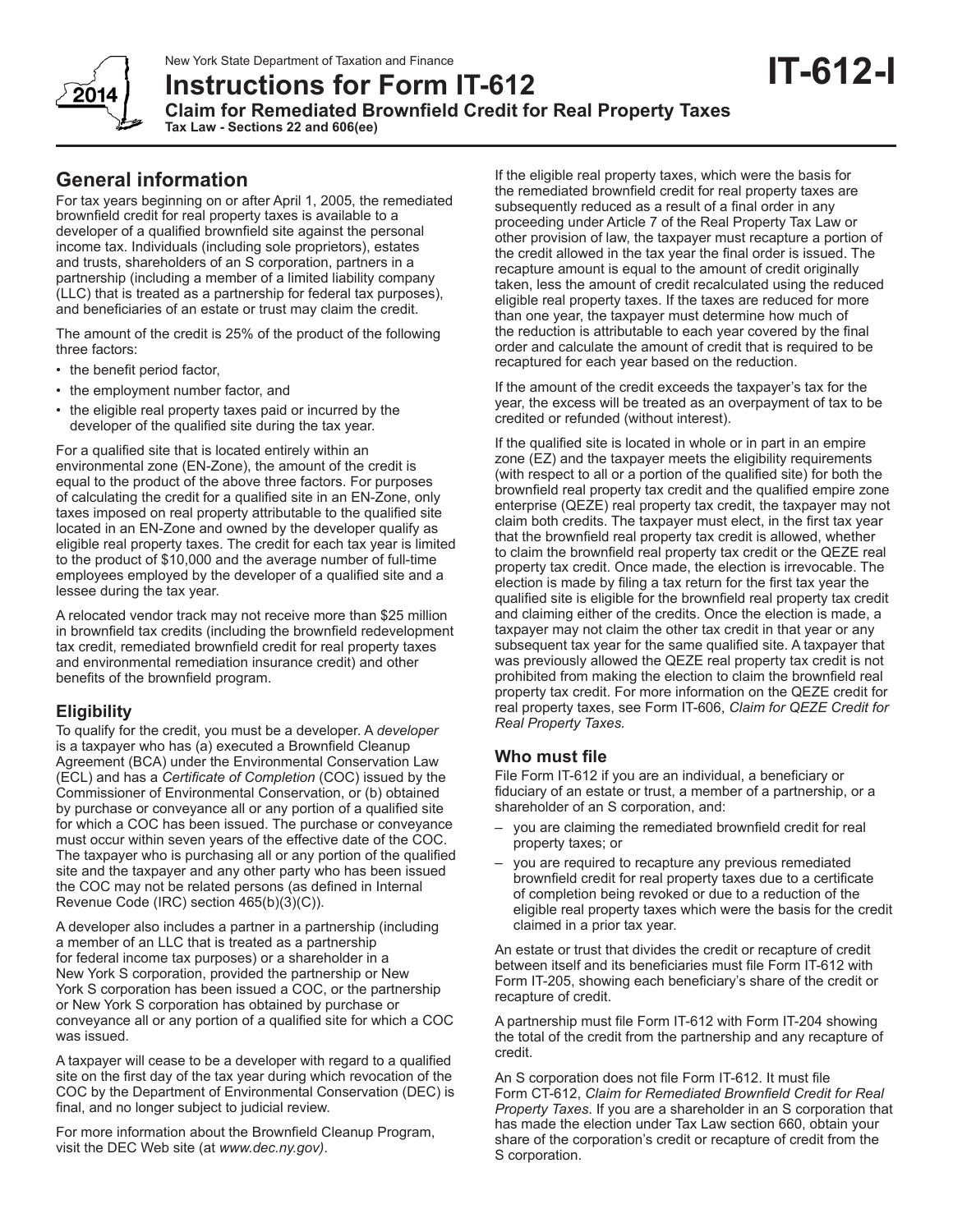#### **Definitions**

A *qualified site* means a site for which the taxpayer has been issued a COC by the Commissioner of Environmental Conservation.

An *environmental zone (EN-Zone)* is an area designated as such by the Commissioner of Economic Development. An EN-Zone is a census tract and block numbering area that, as of the year 2000 census, meets either of the following criteria:

- 1. has a poverty rate of at least 20% and an unemployment rate of at least 1.25 times the statewide unemployment rate; or
- 2. has a poverty rate of at least two times the poverty rate for the county in which the area is located. However, to qualify under this second criterion, the qualified site must be the subject of a BCA entered into prior to September 1, 2010.

To find out whether a site is located in an EN-Zone, contact Empire State Development at 1 800 782-8369 or visit their Web site (at *www.nylovesbiz.com)*.

The *benefit period* is a ten consecutive tax year period, beginning with the later of:

- 1. the tax year in which the COC is issued for the qualified site, or
- 2. the first tax year beginning on or after April 1, 2005.

The *benefit period factor* for each year of the ten-year benefit period is 1.0.

The *employment number factor* is a numerical value assigned to the developer based on the average number of full-time employees employed by the developer and any lessees at the qualified site during the tax year.

If the developer is a partner in a partnership or a shareholder in a New York S corporation, the number of employees employed by the partnership or S corporation at the qualified site is used in the computation of the employment number factor.

*Full-time employment* means a job consisting of at least 35 hours per week, or two or more jobs that together constitute the equivalent of a job of at least 35 hours per week. A seasonal business (a business that regularly operates for less than an entire tax year, such as a ski resort) that employs individuals full time for at least 3 months of continuous duration may include these individuals in the employment number if they are working in a job consisting of at least 35 hours per week.

*Eligible real property taxes* are taxes imposed on real property that is a qualified site owned by the developer. The taxes must become a lien on the real property in a period during which the real property is a qualified site.

Eligible real property taxes also include payments in lieu of taxes (PILOT) made to the state, a municipal corporation, or a public benefit corporation for a qualified site owned by the developer, provided the payments are made pursuant to a written agreement.

However, the amount of PILOT payments that constitute eligible real property taxes is limited. The limitation is calculated as follows:

- 1. Determine the basis of the remediated brownfield real property (including buildings and structural components of buildings) on the following two dates:
	- a. the date the taxpayer became a developer
	- b. the last day of the current tax year

Calculate the basis amount in the same manner as calculated for federal income tax purposes.

- 2. Multiply the greater of these two amounts by the rate applicable to the county in which the real property is located (see *Full-value tax rates by county* below), and
- 3. Divide by 1,000.

The result is the maximum amount of PILOT payment that may be included in eligible real property taxes for purposes of calculating the remediated brownfield real property tax credit.

| $\frac{1}{2}$ and $\frac{1}{2}$ and $\frac{1}{2}$ and $\frac{1}{2}$ and $\frac{1}{2}$ |                     |            |                     |                 |                     |  |  |
|---------------------------------------------------------------------------------------|---------------------|------------|---------------------|-----------------|---------------------|--|--|
| County                                                                                | Overall<br>tax rate | County     | Overall<br>tax rate | County          | Overall<br>tax rate |  |  |
| Albany                                                                                | 29.60               | Hamilton   | 15.00               | Rockland        | 33.40               |  |  |
| Allegany                                                                              | 48.40               | Herkimer   | 26.80               | St. Lawrence    | 35.80               |  |  |
| <b>Broome</b>                                                                         | 37.40               | Jefferson  | 19.50               | Saratoga        | 21.10               |  |  |
| Cattaraugus                                                                           | 36.70               | Lewis      | 26.00               | Schenectady     | 34.80               |  |  |
| Cayuga                                                                                | 31.50               | Livingston | 35.70               | Schoharie       | 34.00               |  |  |
| Chautauqua                                                                            | 33.70               | Madison    | 32.50               | Schuyler        | 29.20               |  |  |
| Chemung                                                                               | 34.50               | Monroe     | 39.90               | Seneca          | 32.00               |  |  |
| Chenango                                                                              | 35.80               | Montgomery | 36.60               | Steuben         | 34.70               |  |  |
| Clinton                                                                               | 29.40               | Nassau*    | 29.60               | Suffolk         | 21.60               |  |  |
| Columbia                                                                              | 22.90               | Niagara    | 37.60               | Sullivan        | 33.10               |  |  |
| Cortland                                                                              | 40.70               | Oneida     | 33.10               | Tioga           | 35.00               |  |  |
| Delaware                                                                              | 23.20               | Onondaga   | 36.70               | <b>Tompkins</b> | 32.30               |  |  |
| <b>Dutchess</b>                                                                       | 26.90               | Ontario    | 28.40               | Ulster          | 29.30               |  |  |
| Erie                                                                                  | 31.50               | Orange     | 34.20               | Warren          | 16.50               |  |  |
| <b>Essex</b>                                                                          | 18.00               | Orleans    | 41.10               | Washington      | 25.10               |  |  |
| Franklin                                                                              | 22.30               | Oswego     | 36.00               | Wayne           | 36.60               |  |  |
| Fulton                                                                                | 31.80               | Otsego     | 23.00               | Westchester     | 28.80               |  |  |
| Genesee                                                                               | 38.10               | Putnam     | 30.10               | Wyoming         | 33.30               |  |  |
| Greene                                                                                | 24.30               | Rensselaer | 31.00               | Yates           | 23.90               |  |  |
| New York City by class*<br>8.50                                                       |                     |            |                     |                 |                     |  |  |
| 44.00                                                                                 |                     |            |                     |                 |                     |  |  |
|                                                                                       | 49.50               |            |                     |                 |                     |  |  |
| 40.50                                                                                 |                     |            |                     |                 |                     |  |  |
| * New York City and Nassau County have a four-class property tax                      |                     |            |                     |                 |                     |  |  |

**Full-value tax rates by county**

\* New York City and Nassau County have a four-class property tax system (class 1: 1-3 family residential; class 2: apartment; class 3: utility equipment; and class 4: all other property). It was not possible to determine a countywide class-specific rate for Nassau County due to the complexity of taxing jurisdictions.

## **Specific instructions**

See the instructions for your tax return for the *Privacy notification*  or if you need help contacting the Tax Department.

**Individuals (including sole proprietors) and partnerships:**  Complete Schedules A, B, C, and G. If applicable, also complete Schedule H.

**A married couple in a business enterprise that made an IRC 761(f) election to file two federal Schedule C forms instead of a partnership return:** If you file jointly, compute your credit amount as if you were filing one federal Schedule C for the business (enter the total of all applicable amounts from both federal Schedule C forms). Complete Schedules A, B, C, and G. If applicable, also complete Schedule H.

**Fiduciaries:** Complete Schedules A, B, C, F, and G. If applicable, also complete Schedule H.

**Partners in a partnership, shareholders in a New York S corporation, and beneficiaries of an estate or trust:**  Complete Schedules A, D, E, and G. If applicable, also complete Schedule H.

**Note:** If more than one of the above applies to you, complete all appropriate schedules on one Form IT-612.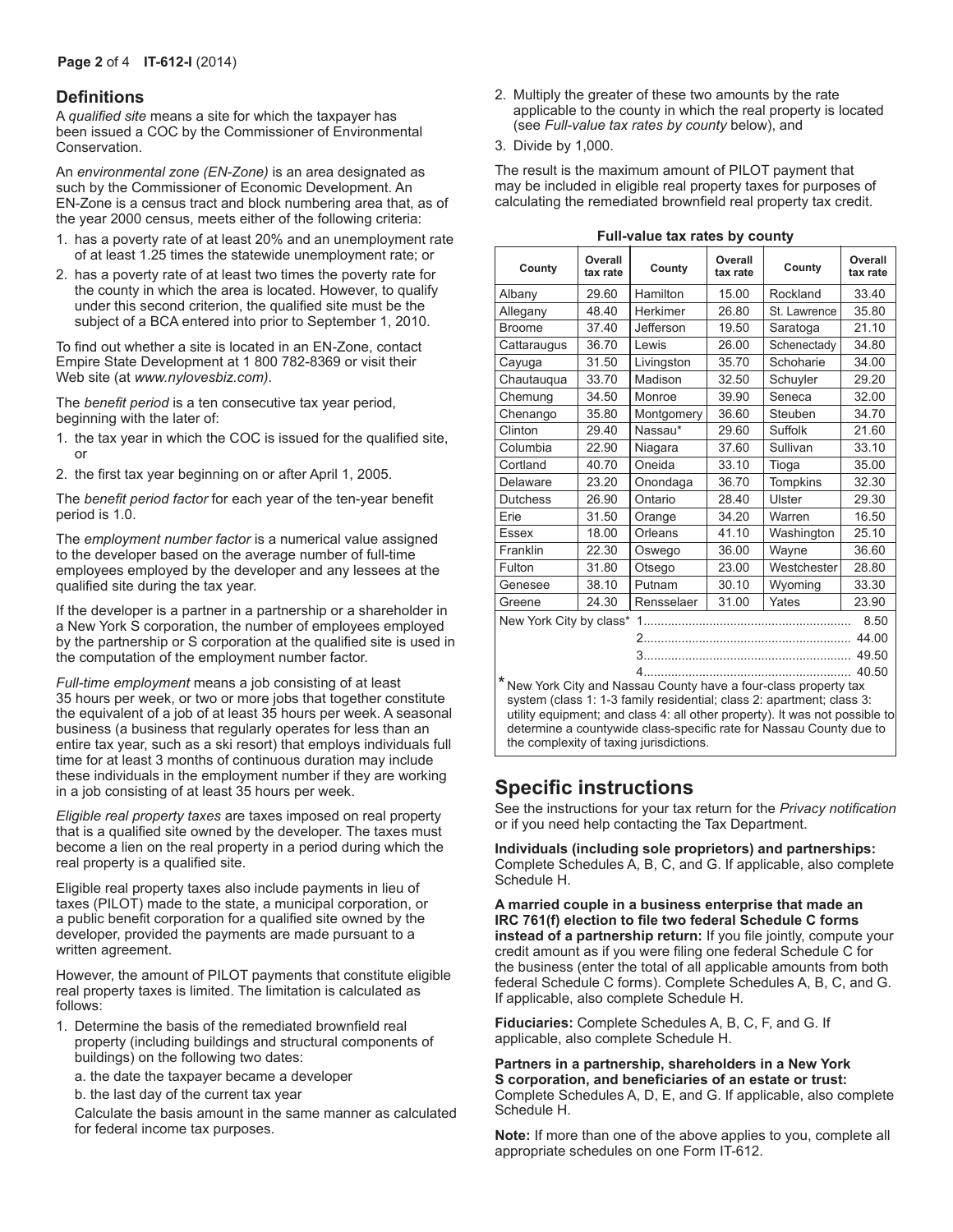### **Schedule A – Brownfield site identifying information**

All taxpayers must **submit a copy** of the COC.

Complete the brownfield site identifying information relating to the qualified site from the COC issued by the DEC. Partners, shareholders, and beneficiaries should obtain this information, as well as a copy of the COC, from their partnership, New York S corporation, estate or trust.

Failure to provide accurate identifying information may delay processing or result in denial of your claim.

#### **Schedule B – Computation of average number of full-time employees employed by a developer and any lessees at the qualified site**

**Line 1 –** For each date specified in the current tax year, enter the number of full-time employees of the developer and any lessees at the qualified site. Divide the total number of full-time employees for the current tax year by the number of dates occurring during the current tax year (even if you had no employees on those dates) and enter the result on line 1.

**Note:** No credit is allowed if the amount on line 1 is less than 25.

### **Schedule C – Individuals (including sole proprietors), partnerships, and fiduciaries**

**Line 2 –** Enter the employment number factor from the table on Form IT-612 based on the average number of full-time employees computed on line 1. See the *Note* under the instructions for line 1 above.

**Line 3 –** Enter the eligible real property taxes you paid as the developer of a qualified site. See page 2 for a definition of *eligible real property taxes*. Submit copies of all real property tax bills (including school tax bills) that are the basis of your credit. If the real property taxes include PILOT payments, submit a copy of the PILOT agreement.

**Line 6 –** If your COC for the qualified site is revoked and the determination is no longer subject to judicial review, you must enter on line 6 any remediated brownfield credit for real property taxes claimed in a prior tax year.

If the eligible real property taxes, which were the basis for a credit previously claimed, are subsequently reduced, you must add back a recapture amount as computed below:

#### **Line 6 worksheet**

| a The amount of credit originally allowed a<br>b The amount of credit calculated using the |  |
|--------------------------------------------------------------------------------------------|--|
|                                                                                            |  |
| c Recapture amount (subtract line b from line a;                                           |  |

**Note:** If property taxes are reduced for more than one tax year, you must determine how much of the reduction is attributable to each year and recapture the apportioned amount for each year.

**Line 7 –** If line 6 is less than line 5, skip line 7 and continue to line 8. If line 6 is greater than line 5, subtract line 5 from line 6 and enter the result on line 7. This is your net recapture of the remediated brownfield credit for real property taxes. Do not complete lines 8, 9, or 10.

- **Individuals and partnerships:** Enter the line 7 amount on line 19.
- **Fiduciaries:** Include the line 7 amount on the *Total* line of Schedule F, column D.

### **Schedule D – Partnership, S corporation, estate, and trust information**

Enter the appropriate information for each partnership, New York S corporation, or estate or trust from which you received a share of the credit. If you need more space submit a separate schedule (be sure to include your name and taxpayer identification number).

#### **Schedule E – Partner's, shareholder's, or beneficiary's share of credit**

If you were a partner in a partnership, a shareholder of a New York S corporation, or a beneficiary of an estate or trust and received a share of the remediated brownfield credit for real property taxes from that entity, enter your share of the credit on the applicable line. This information should be provided to you by your partnership, New York S corporation, or the fiduciary of the estate or trust. If you belong to more than one partnership, New York S corporation, or estate or trust, enter the total of all your shares of the credit on the applicable line.

#### **Schedule F – Beneficiary's and fiduciary's share of credit and recapture of credit**

An estate or trust must complete Schedule F. If an estate or trust allocates or assigns the credits to its beneficiaries, it must base the division on each beneficiary's proportionate share of the income of the estate or trust.

#### **Schedule G – Computation of credit**

**Fiduciaries:** Do not enter any amounts on lines 15 and 16. Enter the amount from Schedule F, column C, *Fiduciary* line on line 17.

#### **Line 18**

**Fiduciaries:** Enter the amount from line 17 on line 18.

**All others**: Add lines 15 and 16.

**Partnerships:** Enter the amount from line 18 and code *172* on Form IT-204, line 147.

**All others:** Enter the amount from line 18 and code *172* on Form IT-201-ATT, line 12, or Form IT-203-ATT, line 12, or include it on Form IT-205, line 33.

#### **Schedule H – Summary of recapture of credit**

**Fiduciaries:** Do not enter any amounts on lines 19 through 22. Include any flow through of credit recapture from partnerships, S corporations, estates, or trusts on the *Total* line of Schedule F, column D. Enter your share of recapture from Schedule F, column D, *Fiduciary* line on line 23.

**Line 19 Individuals and partnerships:** Enter on line 19 your recapture of credit from line 7.

**Line 20 Beneficiaries:** Enter on line 20 your share of recapture of credit from estates or trusts.

**Line 21 Partners:** Enter on line 21 your share of the total recapture of credit from partnerships. This information should be provided to you by the partnership.